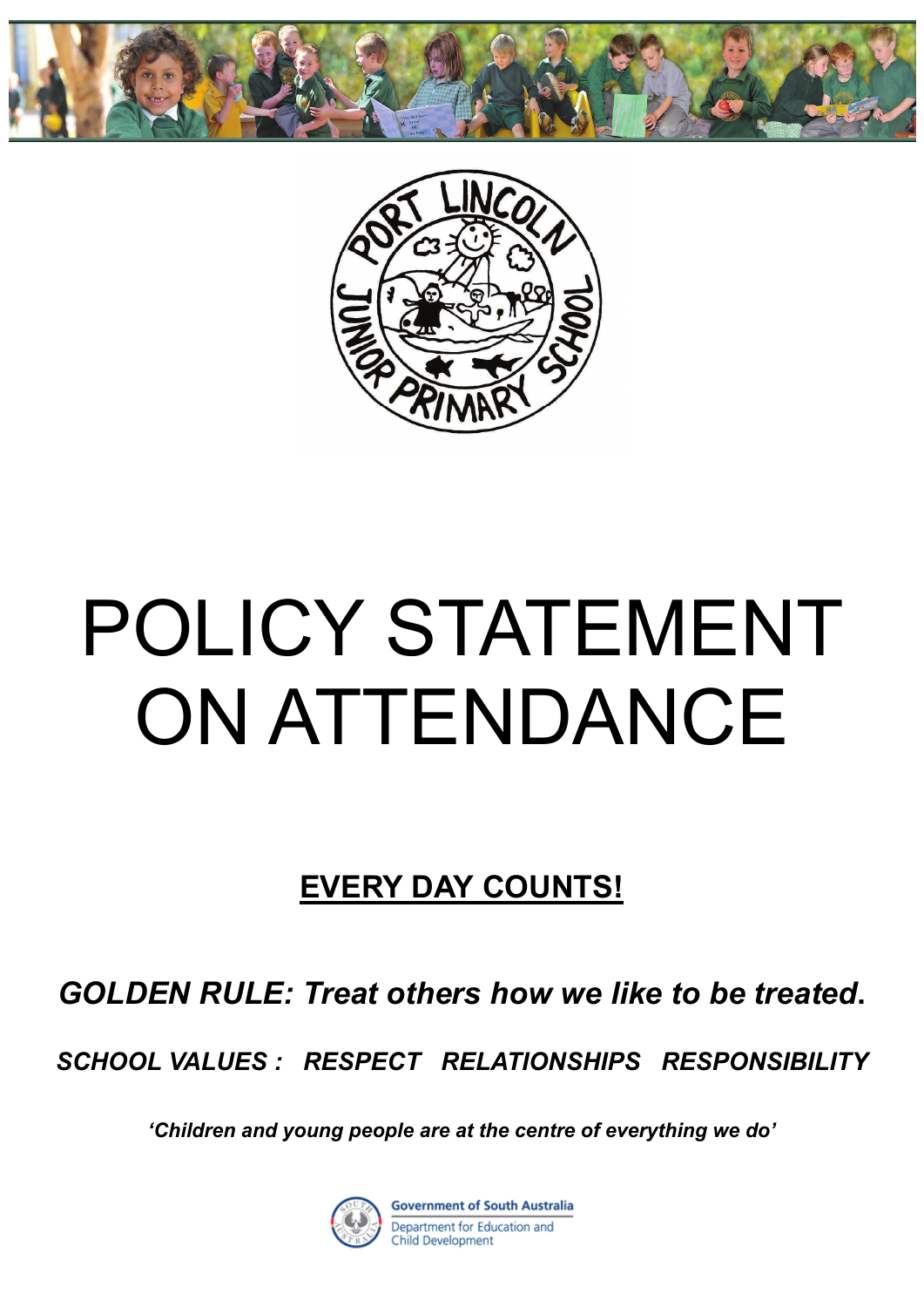#### **PORT LINCOLN JUNIOR PRIMARY SCHOOL ATTENDANCE POLICY AND PROCEDURES.**

The likelihood of success in learning is strongly linked to regular attendance and appropriate participation in educational programs.

| <b>REGULAR ATTENDANCE</b>                                                                                                                                                                                                                                                           | <b>POOR ATTENDANCE</b>                                                                                                                                                                                                                                       |
|-------------------------------------------------------------------------------------------------------------------------------------------------------------------------------------------------------------------------------------------------------------------------------------|--------------------------------------------------------------------------------------------------------------------------------------------------------------------------------------------------------------------------------------------------------------|
| Leads to:<br>Effective social skill development<br>Your child being safe in our care<br>Consistent development of knowledge<br>and understanding of new concepts<br>Feelings of security<br>Resilience in dealing with various<br>behaviours<br>Greater long term success at school | Leads to:<br>Social isolation<br>Risk of harm during absence<br>Gaps in knowledge $&$ understanding of<br>basic concepts<br>Feelings of insecurity<br>٠<br>Becoming victims of bullying or<br>harassment<br>Earlier departure from the school<br>٠<br>system |

## **DECD ATTENDANCE REQUIREMENTS**

A child who is at least six years old but not yet sixteen is of compulsory school age (from 01/01/2003), must attend the school on every day instruction is provided, unless the minister has granted an exemption from school attendance.

If a child is enrolled prior to six years of age , they must attend school every day.

A child of compulsory school age who is absent from school without lawful excuse when the school is open for instruction is a truant. An allegation of truancy in respect of a child shall be dealt with in accordance with the Children's Protection and Young Offenders Act, 1979. Sections 74 to 81 of the Education Act apply.

The requirements below ensure that Port Lincoln Junior Primary School is able to meet the requirements of the DECD attendance policy.

## **RESPONSIBILITIES**

#### **Students:**

Attend school from 9am to 3:25pm on each school day

## **Families:**

- Ensure child attends school from 9am—3:25pm each school day
- Provide the school with an appropriate explanation for the student's non attendance ie. Family reason, holiday, illness/medical. Notification in the form of a note, phone call from parent, caregiver or medical certificate is essential. This also assists the school with knowledge of the whereabouts of students enrolled at the site.
- Advise school of any extended absence and complete exemption form for school leadership.
- Notify office when collecting students before 3:25pm.Sign the child out via front desk.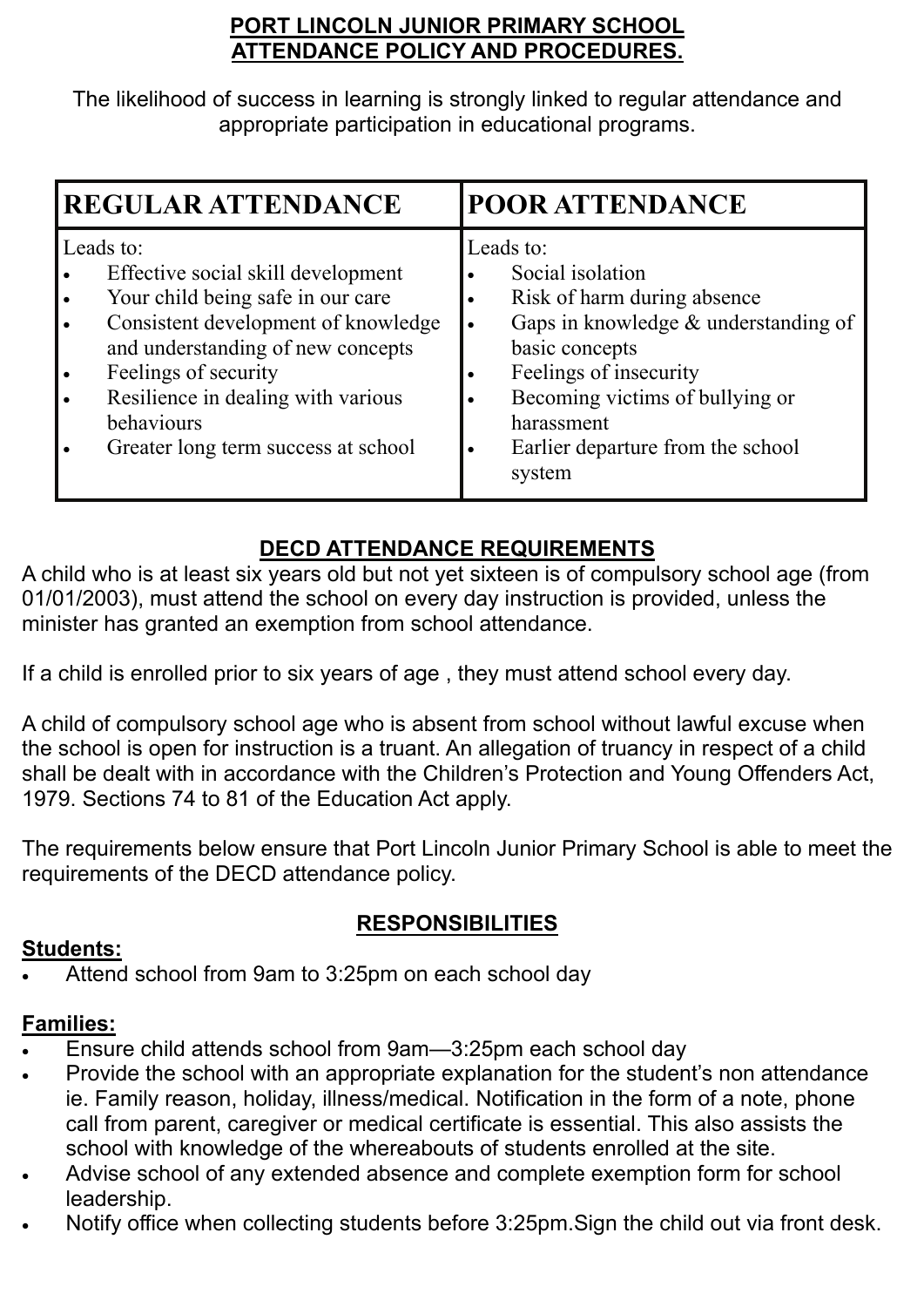#### **Teachers:**

- Provide a learning program that engages all students and offers opportunity for success, thus encouraging regular attendance.
- Mark roll books by 10am daily, recording reasons for absence using required codes and send to office as requested.
- Examine roll books for regular patterns of poor attendance or lateness and take appropriate action ie. after 3 days a phone call home by the teacher to talk with the caregiver about the student—record the date of call in Roll Book. After 5 days speak with a member of the leadership team and consult ACEO/ Counsellor where appropriate.
- Provide work for students who are unable to attend school for acceptable reasons and for whom work is requested.
- Intervention strategies regarding attendance should appear in the student's file.

#### **Leadership:**

- Ensure that the roll is accurately completed. EDSAS records are updated and attendance procedures are followed, interventions and actions are documented and filed in student files.
- Complete processes for referral to attendance counsellor.
- Assess and authorise temporary absences and exemptions according to DECD guidelines.
- Promote attendance procedures.
- Relay the strong message of the benefits of attendance to the community in the forms of Newsletter items, acknowledgement of significant improvements, teacher discussions etc

# **SCHOOL PROCESSES:**

#### **Leaving Early - When a student leaves school grounds before 3:25pm**

- If a student leaves school before 2:30pm they will be marked as an afternoon absence.
- Parents/Caregivers are required to sign the student out in the Front Office.
- Teachers will discuss the issue with Parent/Caregiver if early departure becomes a regular occurance.

## **Late arrivals—When a student arrives after 9am**

- If a student arrives after 9am they will be marked as late (L)
- Students arriving after 10am will be marked as a morning absence.
- Teachers will contact Parent/Caregiver after 3 days of unexplained late arrival—in person, phone call or note home (Proforma A1)

#### **School reports**

 School reports contain information about attendance data and punctuality for the individual students. These are sent home twice yearly.